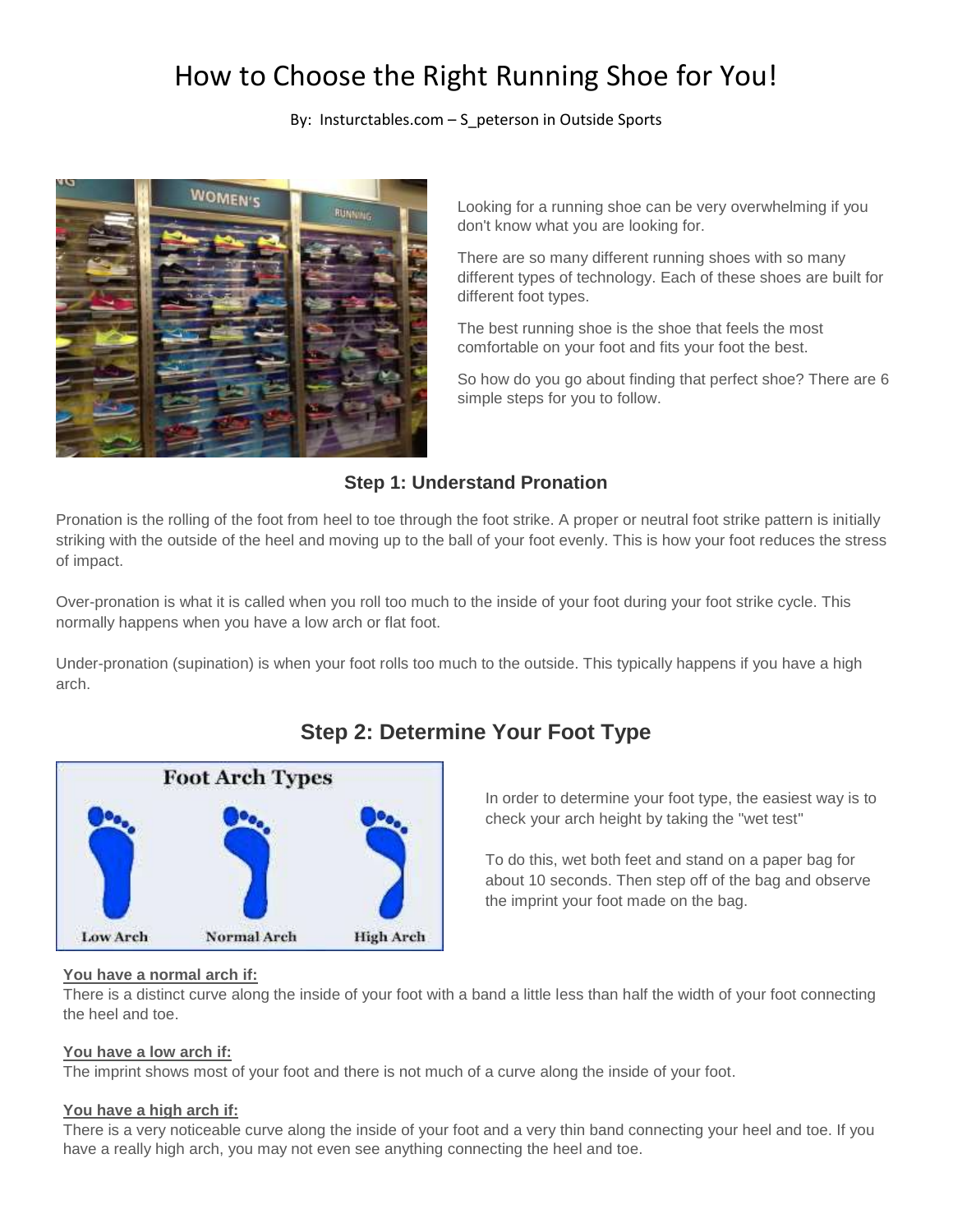## **Step 3: Determine Your Gait**



 a fancy way of saying the way your feet behave when Now that you know your arch height, you can use this information to determine your gait; which is really just you run.

 Determining your gait is a very important step in this best accommodates your gait type. process because you want to choose the shoe that

There are four basic gait types:

 1. **Severe over-pronation**: This is when your heel strikes the ground first and then rolls inward excessively. When someone over-pronates, their ankle does not have the ability to stabilize the body properly. This is typically someone with a flat foot or severely low arch. The best shoe type for an over-pronator is a motion control shoe.

 2. **Mild over-pronation**: This is when the outside of the heel strikes first and the foot then rolls inward slightly absorbing the shock. This is typically someone with a low to medium arch and they should choose a stability shoe.

 3. **Neutral**: If you have a neutral gait, the middle/slightly outward part of the heel strikes first and the foot rolls inward slightly absorbing the shock. Someone with a neutral gait normally has a medium arched foot. The best shoe choice for a neutral runner is a neutral cushioning shoe.

4. **Under-pronation** (**supination**): Someone who supinates, strikes the ground with the outside of their heel first and instead of rolling inward, stays on the outside of their foot through the entire foot strike. This inhibits the foot's ability to absorb the impact of the foot strike. This is typically someone with a higher arched foot and should choose a neutral cushioning shoe as well.

### **Step 4: Choose the Right Running Shoe for You!**

Now that you have established your arch type and gait, you are ready to find a shoe that fits your particular needs. There are two ways to determine the type of shoe. First, look at the shape of the shoe.

 wide, straight shape it is a motion control shoe. If you have a flat foot and over-pronate, this is the shoe you want. This **Motion control shoes**: These shoes are built on a straight last. Turn the shoe over and look at the bottom. If it has a type of shoe will prevent you from rolling in too far. It will give your foot maximum support and offers the most control.

**Stability shoes**: Stability shoes will have a semi-curved shape to them. If you have a normal arch, and pronate only slightly, choose a stability shoe. Stability shoes offer a good balance of cushioning and support.

 **Neutral cushioning shoes**: Neutral cushioning shoes will have the most curved shape to them. If you have a high arched foot and supinate, you should choose a neutral cushion shoe. Cushioned shoes absorb the impact that your foot does not naturally absorb.

 Along with looking at the shape of the shoe, there is one other "cheat sheet" that the shoe itself offers. To gain stability in a shoe, not only do the manufactures use a wider last, but they use a dual density foam on the inside of the shoe to prevent you from rolling in and keep your foot at a neutral stride.

middle near the arch, it is a mild stability shoe. If the dense foam starts at the beginning of the arch and wraps all the way If you look at the inside of the shoe, you will see either a darker color or speckled foam. If the discoloration is just in the around to the back of the heel, it is a motion control shoe. Finally, if there is no dense foam on the inside, it is a neutral cushion shoe.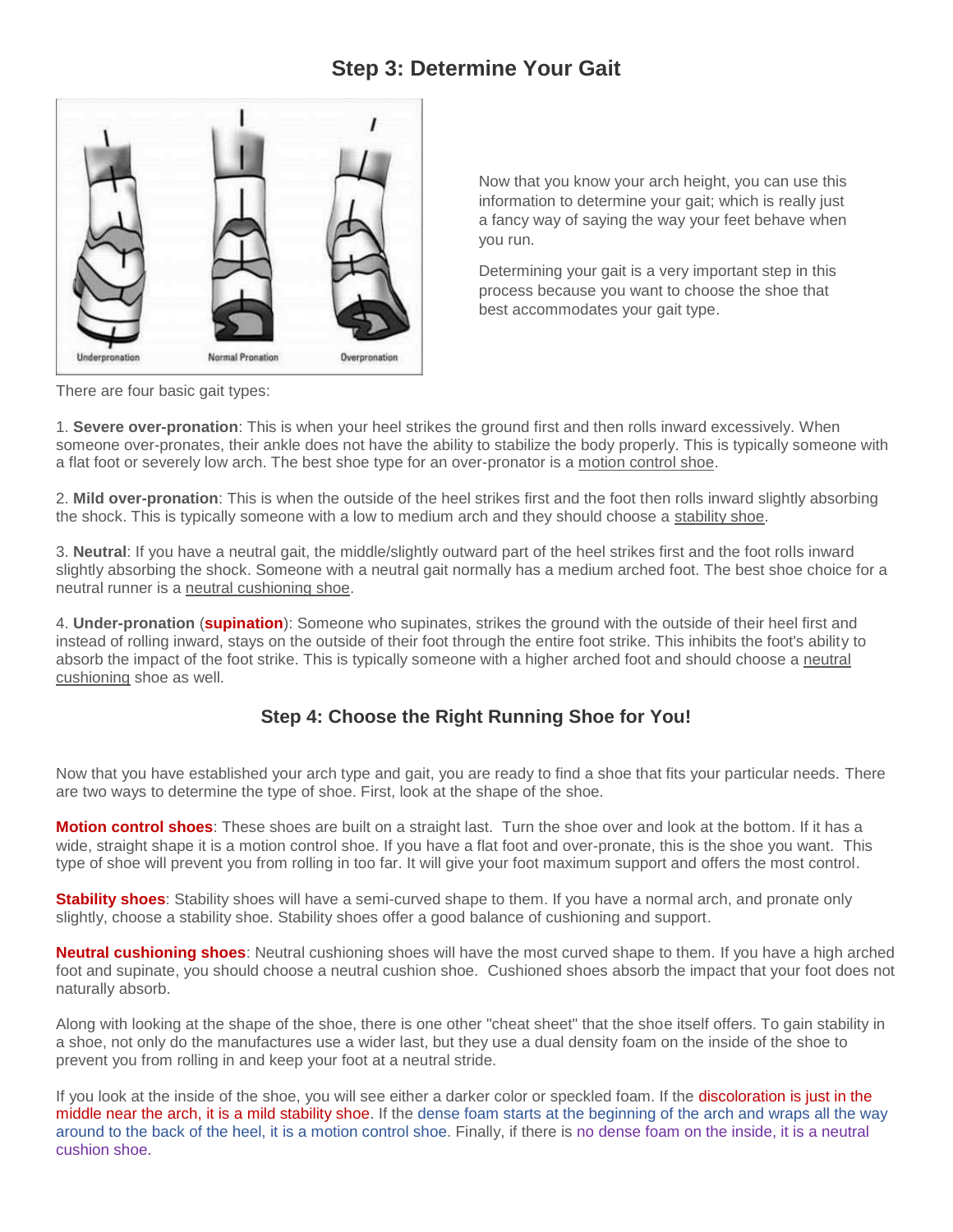# **Types of Shoes Motion – Stability – Neutral**



**Step 5: Go to Your Local Running Store** 

 Now that you have an idea of what type of shoe you are looking for, here are some tips that will make your trip to the running shoe store a little easier.

- 1. Take your old shoes to show the salesperson
- 2. Wear or ask about buying the right kind of socks to run in (Good socks make all the difference)
- 3. Do Not just buy the latest and greatest shoe. Find what fits YOU the best.

 you don't lose toenails on your run. 4. Have the salesperson measure BOTH feet. One foot is almost always slightly bigger. You want to fit the bigger foot so

Before you even try on any shoes, the salesperson should ask you, at minimum, the following questions.

- a) How long have you been running?
- b) What have you run in in the past? Did you like them?
- c) Where do you do most of your running?
- d) How many miles a week would you say you average?
- e) Are you aware of any foot problems (ie over-pronation, flat feet, high arch, etc)

 Based on your answers to these questions, the salesperson will be able to direct you to a few models of shoes that fit your specific needs.